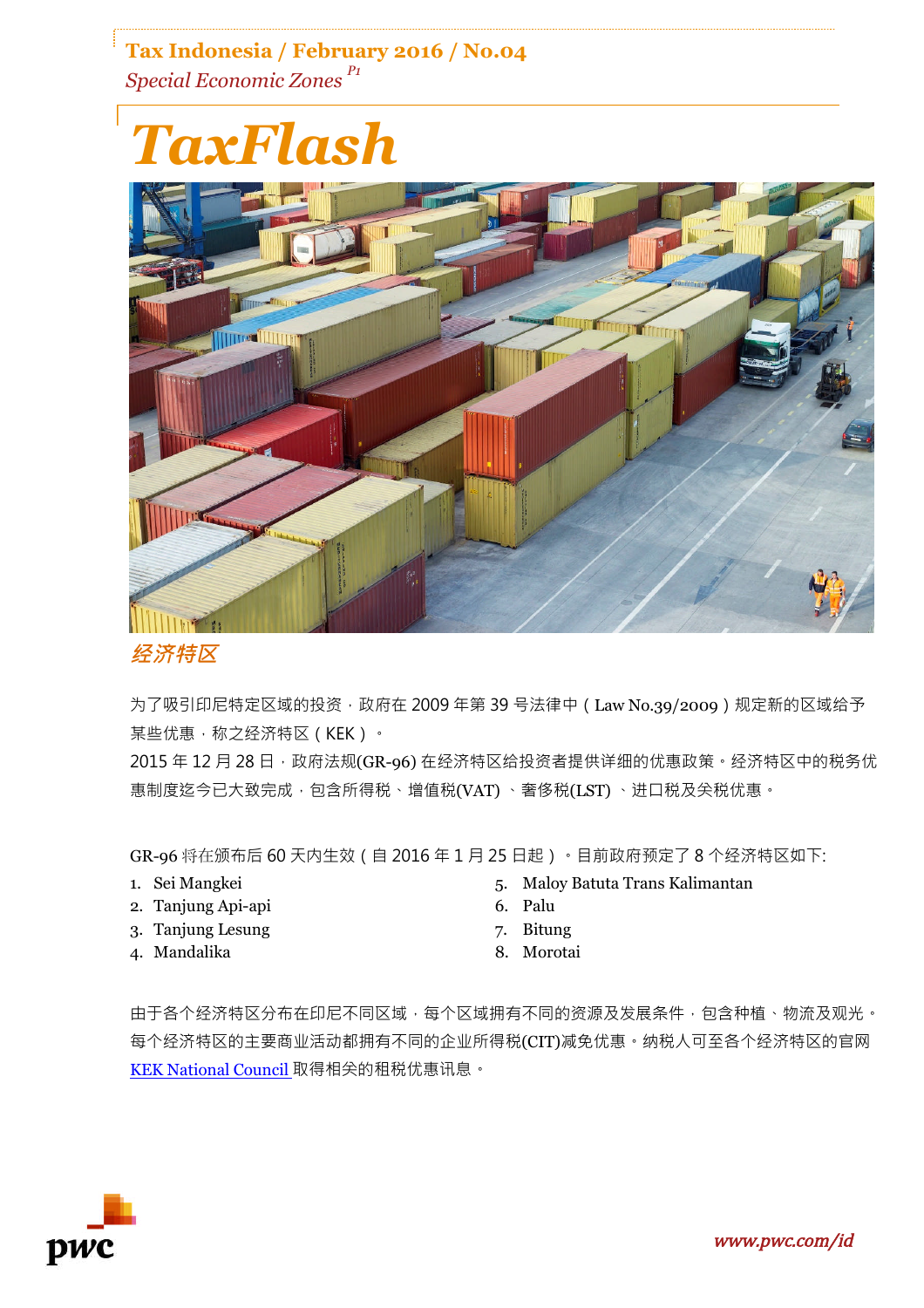## *1.* 税务及关税优惠

## **A.** 基本条件

为有资格享受经济特区的租税优惠, 纳税人必须符合下列条件:

- a) 纳税人在KEK进行商业活动(*Badan Usaha*):
	- 已经在政府相关部门注册为发展或管理KEK的营运个体
	- 已和政府相关部门签订KEK合约
	- 创建KEK活动的区域边界
- b) 纳税人在KEK开展业务(*Pelaku Usaha*):
	- 已注册为印尼当地纳税人
	- 拥有KEK行政部门认证的新资本投资计画;及
	- 具有连接到海关总局的信息系统

### **B.** 所得税优惠设施

a) 企业所得税减免

新的纳税人必须在主要的KEK活动中为生产链注入新资本以取得企业所得税减免优惠如下:

| 投资计画<br>(Rp in billion卢比 10亿元) | 减免期间<br>$(in years \pm)$ | 企业所得税减免        |
|--------------------------------|--------------------------|----------------|
| $>$ Rp 1,000                   | $10 - 25$                | $20\% - 100\%$ |
| Rp 500 up to Rp 1,000          | $5 - 15$                 |                |
| $<$ Rp 500                     | $5 - 15$                 | 由财政部判定         |

b) 所得税优惠

被拒绝CIT减免设施的纳税人且纳税人已在KEK开展其他活动,可申请所得税优惠如下:

- 以固定资产的形式(包含土地)的投资,可减少最多30%的净课税所得额,在投资的资产不被滥用 或在一定期间内转让的前提下,以5%的比例分6年分配在商业生产下。
- 加速税务上的折旧及摊销
- 降低支付给非税务居民股利的预扣税率至10%或适用降低的税收协定率
- 亏损扣抵可抵扣期限延长至超过5年,但不能超过10年

除了KEK规定外,所得税和投资法规也有类似的减少企业所得税(CIT)和所得税津贴优惠的规范。然 而KEK的纳税人仅可根据GR-96申请CIT减免及所得税津贴优惠。

纳税人亦可根据资格申请除CIT减免及所得税津贴优惠外的所得税优惠。

所得税优惠的申请需要透过KEK相关行政人员递交至财政部(MoF)。一旦申请被批准,纳税人需要定 期递交投资和生产实现报告。

若纳税人不履行KEK主要活动生产链的要求(为了CIT减免)、资本实现报告、或递交定期报告,则所 得税优惠可能被撤回。在此种情况下,纳税人必须支付以往减免的CIT及相关罚款。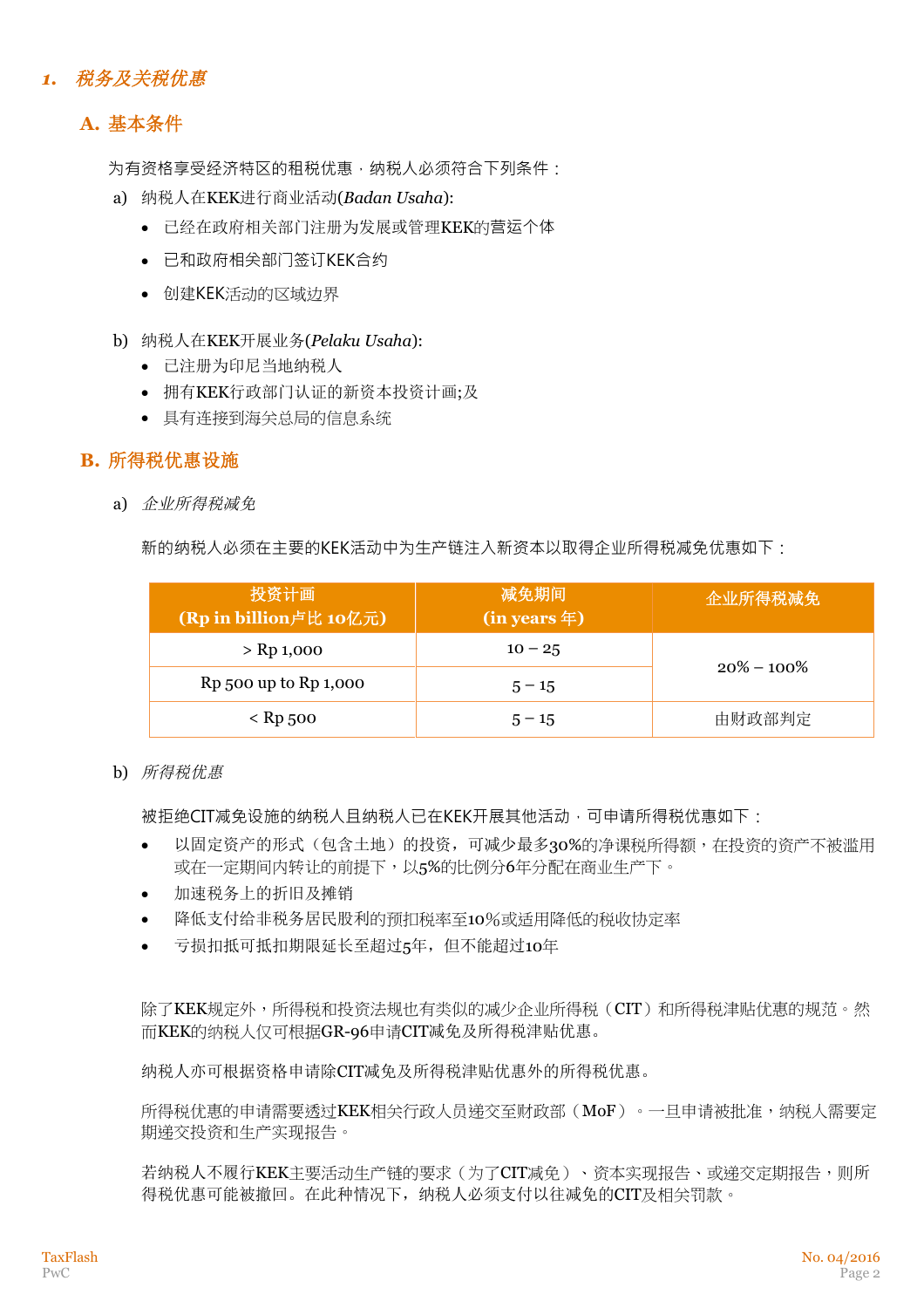## **C.** 其他税收优惠政策

除上述所得税优惠外, KEK的纳税人亦可享受下列税收优惠:

- 进口或国内采购特定物品不课征VAT及LST
- KEK内纳税人间运送特定物品不课征VAT及LST
- 不课征第22条所得税的进口项目
- 资本货物和设备、货物和加工材料之进口税展延。为发展KEK而进口的资本货物,其进口税可免除
- 生产免消费税的物品于购买需课征消费税的原料时可免除消费税

从KEK发出的商品取决于目的地决定下列税收及关税安排:

| 目的地                                    | 税收及关税安排                                                 |
|----------------------------------------|---------------------------------------------------------|
| 海关区域以外的地方 (出口)                         | 依照一般出口法规                                                |
| 有特殊优惠的海尖区域内的地方                         | 依照目的地提供相关优惠                                             |
| 未能给予任何进口税收及关税优惠的海关区域内<br>的其他地方 (TLDDP) | 以往不课征/免除/展延之进口税、消费税及进口税<br>收 (VAT/LST及所得税第22条) · 现在必需支付 |

#### **D. KEK**内特殊活动的税收优惠

**Contract Contract** 

观光业重点区域的KEK提供下列税收优惠:

- 从相关商店购买商品的外国人可申请VAT退回
- 在KEK区域购买豪宅时可免除LST及所得税第22条
- 减免/免除区域性税收

KEK 内的金融服务亦可能给予税收优惠。KEK 内特殊活动的详细的税收优惠将会被规定在个别的法规中。

#### *2.* 其他优惠

KEK 内的税收优惠纳税人可能享受其他方面的投资优惠:货物流动、人力资源、移民、土地采购及准证。

各个 KEK 的行政人员也可作为官方授权来验证这些投资优惠的申请文件并发布决定。

#### KEK内货物流动的相关优惠如下:

- 进口/出口活动在正常情况下将不受任何限制(依照贸易局(MoT)法规)
- 为了出口目的,取得原产地证书(COO)比取得各KEK的行政人员颁发COO授权较为容易(并非MoT)
- KEK内纳税人可以使用COO从原产地国直接在KEK进口商品给未能给予任何进口税收及关税优惠的海关区域内的 其他地方(TLDDP)。因此, TLDDP的纳税人可以享受与COO关连的较优惠的进口税率。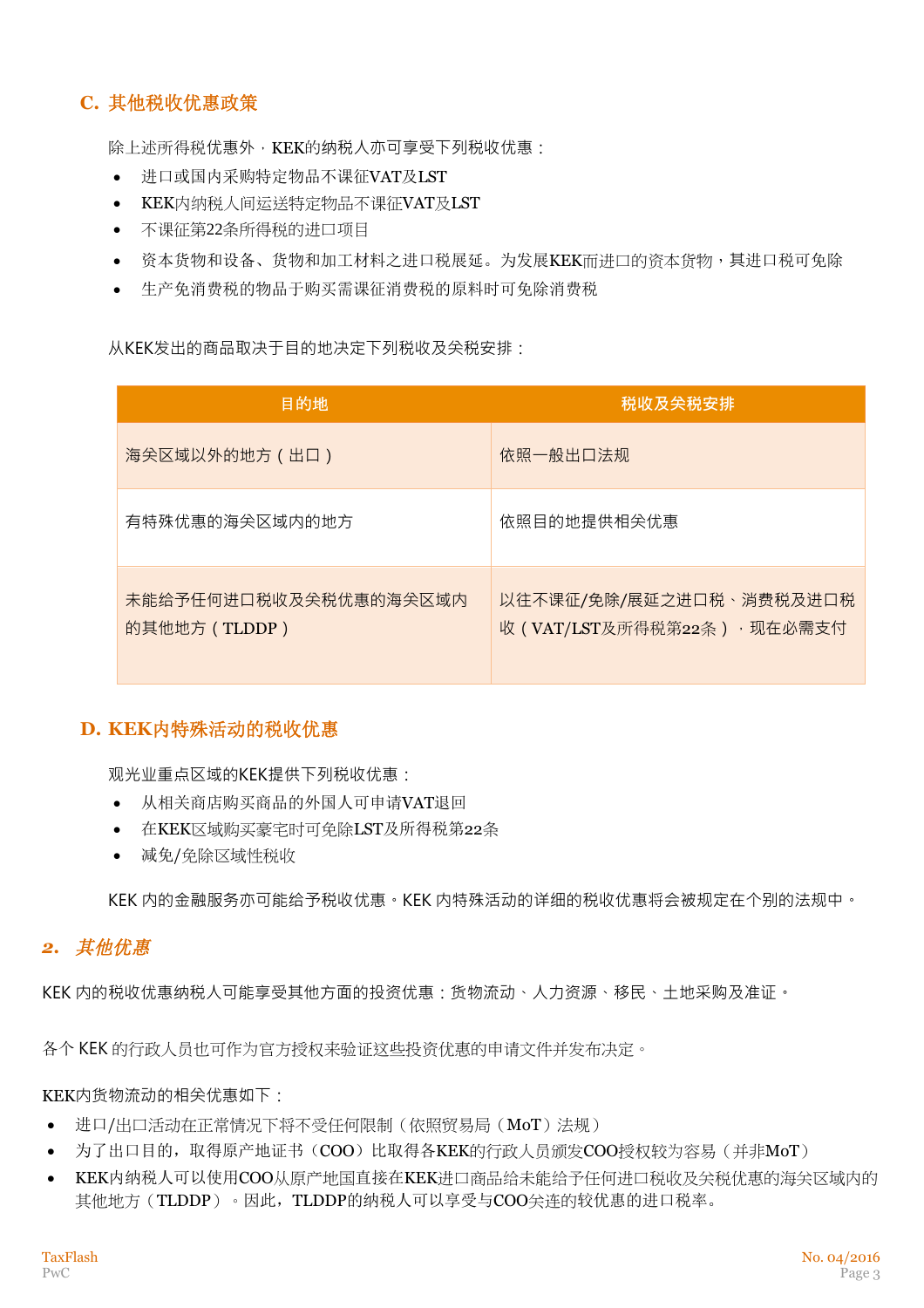倾向于在 KEK 雇用外籍人员的纳税人必须向 KEK 的行政人员提出需求、取得外籍人力资源利用计画的认证及相 关工作许可证和临时居留许可证。达到一定标准的外籍人士可被授予永久居留证。

KEK 的行政人员亦应实现了土地管理采购和许可的国家单一窗口政策,旨在简化申请程序。投资许可可以在申 请的 3 小时内完成。总体而言,这个 3 小时服务只能由符合相关投资价值及印尼员工数量的纳税人来享受。